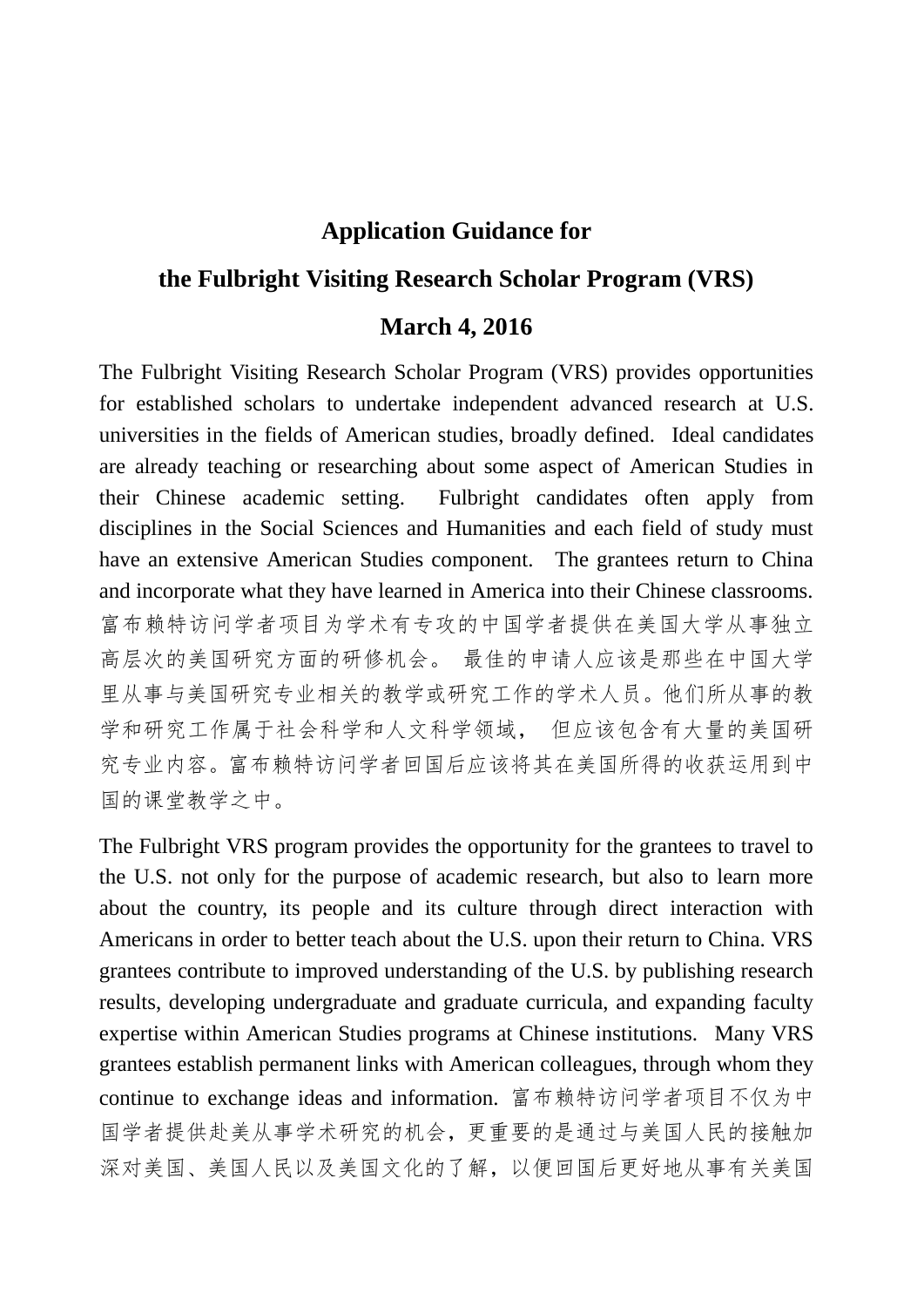研究专业的教学工作。富布赖特访问学者通过发表研究成果、在中国大学开 设美国研究专业的本科和研究生的课程和拓宽本校教师在美国研究方面的 专业知识等,以促进对美国的更深了解。还有很多富布赖特访问学者与美国 同行建立了长久的学术联系,项目结束后继续保持相互交流学术观点和信息

## **Program Prerequisites:**

项目申请必备条件:

The main goal of the U.S.-China Fulbright Program is to increase mutual understanding between the United States and China. The proposed research should indicate potential contribution to this goal in a particular field of American Studies. 中美富布赖特项目的主要目标是增进中美双方的相互理解。申请人 在美国研究领域中所选的具体研究课题应该对这一目标有潜在的贡献。

Applicants must be citizens or permanent residents of China, must be in good health, and must be able to leave their home institutions for a ten-month period to participate in the program starting from September each year. 申请人必须是中 国公民,身体健康,能从 9 月开始脱产离开所在中方院校 10 个月参加该项 目。

Applicants should be mid-career or senior faculty members who hold the professional rank of at least associate professor in the field of American Studies. 申请人应是在美国研究领域中具有副教授及以上职称的大学教师。

Preference will be given to candidates who are "Americanists": those who teach and research about America; its ways, institutions, history, etc. Candidates from universities with centers of American Studies, or courses that cover American Studies, are strongly encouraged to apply. 项目将优先考虑那些在大学和研究 机构专门从事美国研究方面的教学和研究人员,例如美国生活方式,美国机 构,美国历史等等。项目更欢迎来自建有美国研究中心和开设美国研究专业 的中方院校的学者提出申请。

Preference will also be given to applicants who have not previously received Fulbright scholar grants, as well as those who have not extensively studied or worked in the USA. 从未获得富布赖特学者项目资助的或没有在美国长期学 习或工作过的申请人将给予优先考虑。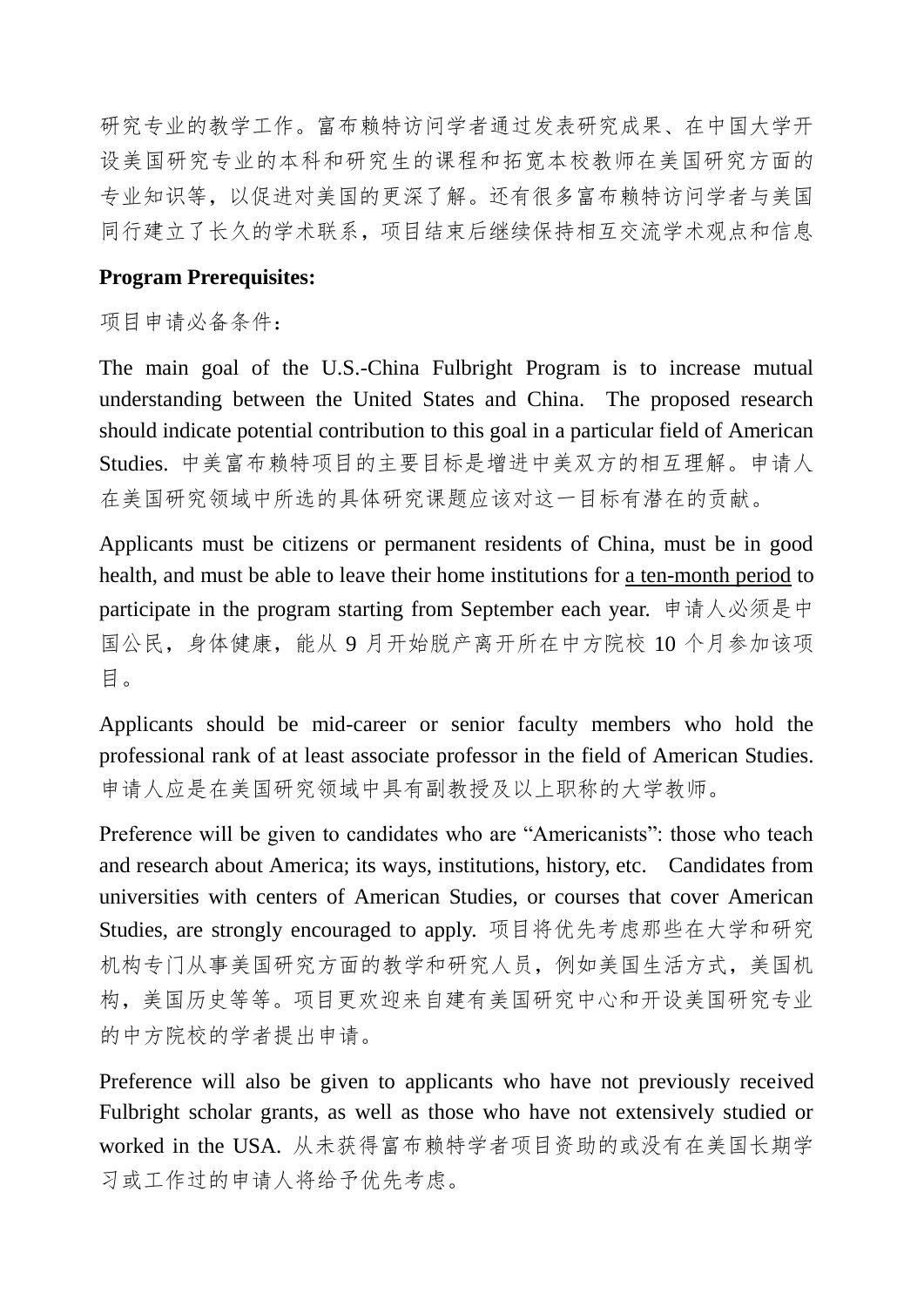Applicant research will be in the field of American Studies, writ large: Fulbright candidates apply from disciplines in the Social Sciences and Humanities, so they can do research on specific aspects of America. For example, American History, American Government and Politics, U.S. Foreign Policy, American Literature, American Music, Philosophy, Education, Public Administration/Public Policy, Social Work, Public Health, Art History, Sociology and Culture, Theater, Urban planning, Journalism, Law, Environmental Studies, Information Science, etc. 申 请人的研究领域应为宽泛意义上的美国研究。富布赖特访问学者项目申请人 必须是从事社会科学和人文科学的专业人员,这样他们才能够就美国研究领 域的某一具体方面开展研究工作。比如:美国历史、美国政府与政治、美国 外交政策、美国文学、美国音乐、哲学、教育、公共管理、公共政策、社会 工作、公共卫生、艺术史、社会学与文化、戏剧、城市规划、新闻、法律、 环境研究、信息科学等。

It's critical to note that applicants must demonstrate that they have a need to do research on the American system and be able to articulate ways they can return and incorporate this into their Chinese classroom setting. Applicants must also be able to articulate how this proposed research contributes to mutual understanding. 需要着重指出的是申请人必须能够表明他们有在美国进行某 项研究的必要性和可行性,同时能够阐明他们回国后如何能够将其所学运用 到本国的课堂教学之中;申请人必须能够说明他们的研究怎样能够增进中美 双方的相互理解。

It's critical to note that not all research in Social Science and Humanities is appropriate for a Fulbright grant, as the research must meet an American Studies requirement. In some fields, such as American Literature or American History, almost all research areas will by definition meet the American Studies requirement. But in other fields, such as linguistics, economics, philosophy, information science, etc., only research within these fields that is clearly related to deepening understanding of the United States will qualify. General theoretical studies or investigations of subject matter in these fields that are not specifically related to the United States will not be viewed favorably by the selection panels. 另外需要重点强调的是并不是所有的社会科学和人文科学学科都适合得到 富布赖特的资助,因为所研究的课题必须包含美国研究的成分。有些领域,